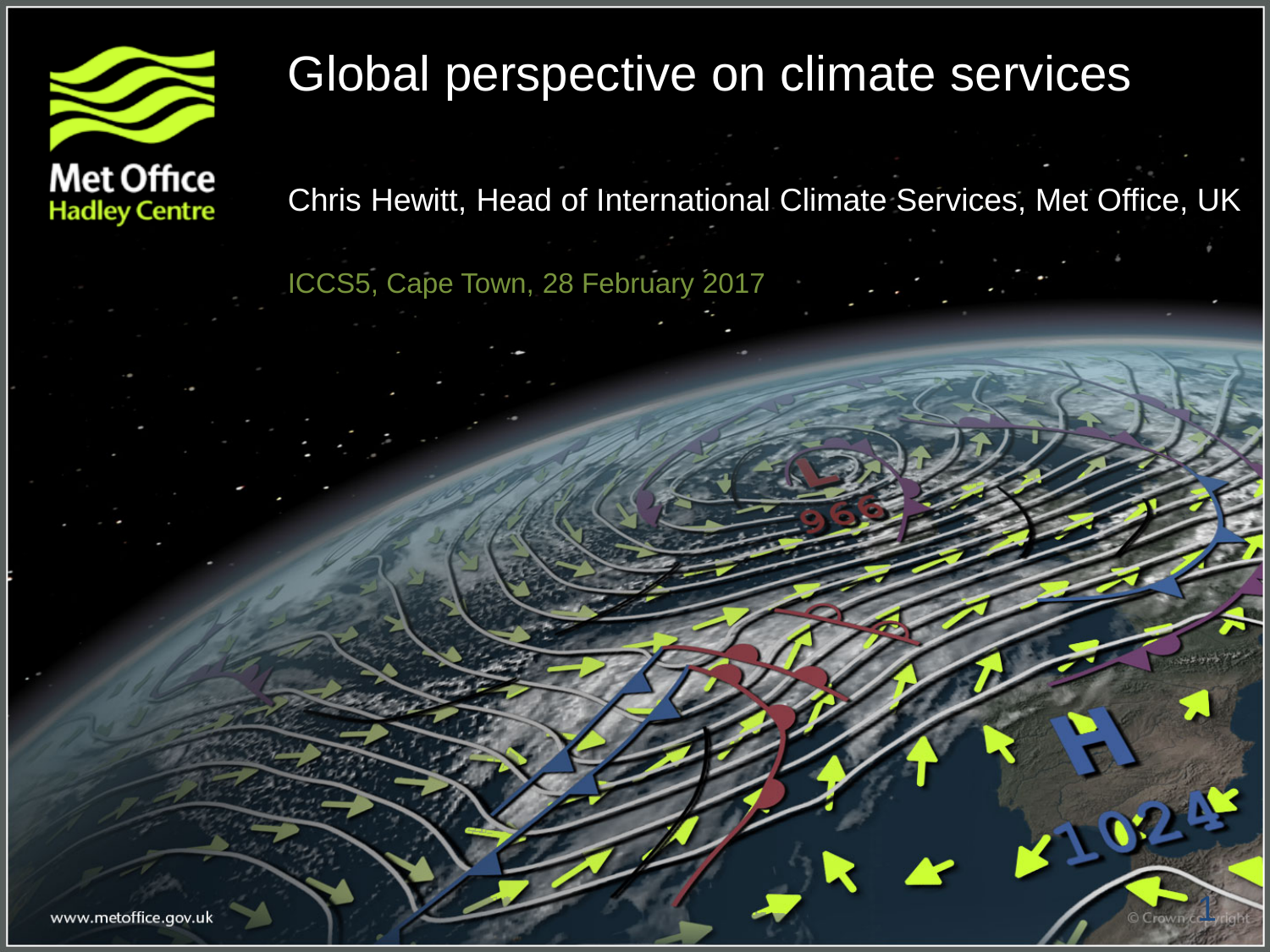

- My perspective to stimulate thoughts and discussion
- What are the pressing issues in the global climate service landscape?

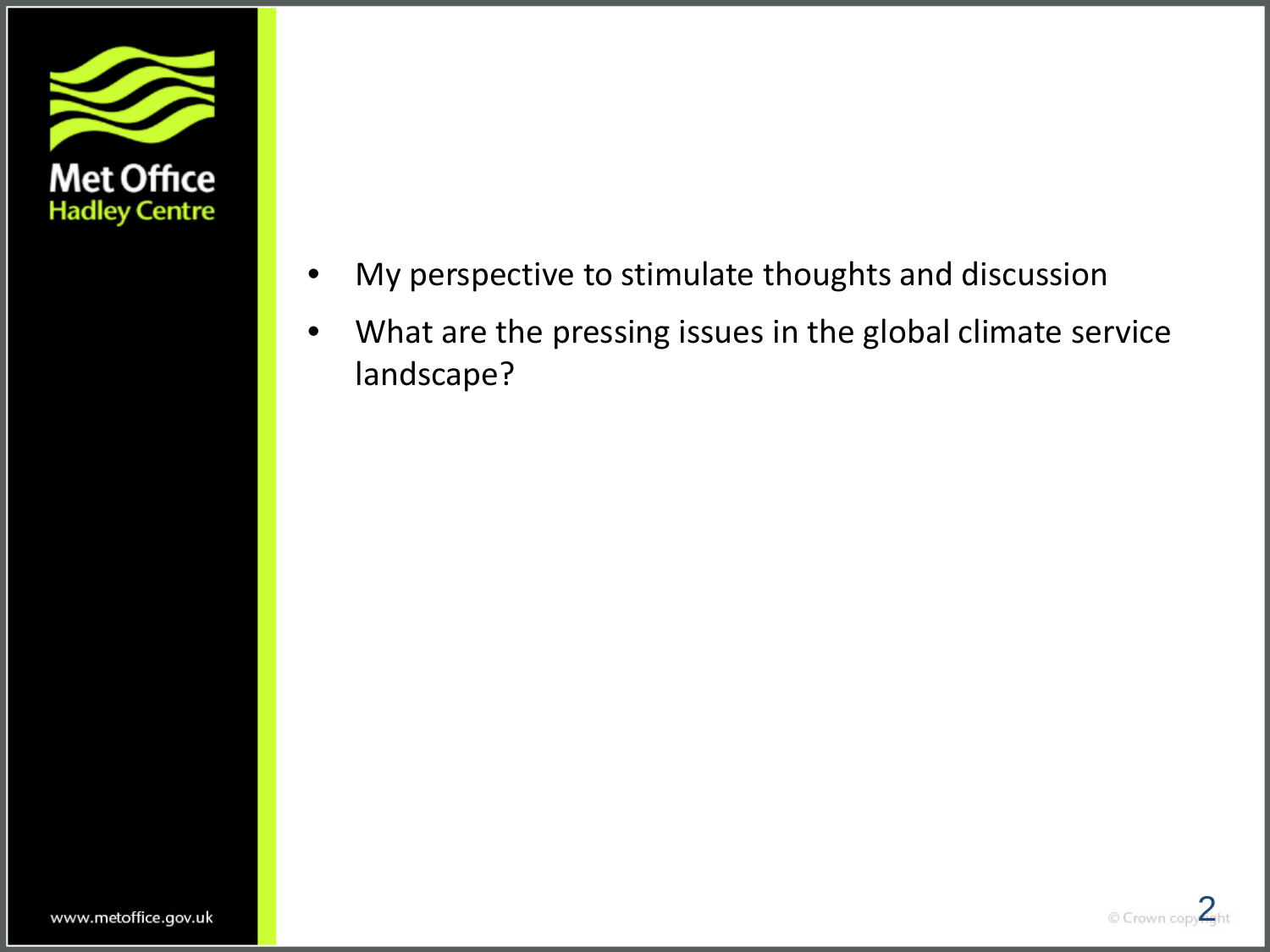# Global climate service activities

## Major international activities with global reach:

- Global Framework for Climate Services
- ICCS / CSP

## National or regional activities with global reach, including:

- Copernicus Climate Change Service
- Programmes (e.g. Met Office WCSSP)
- Funding bodies (Development Agencies and Banks)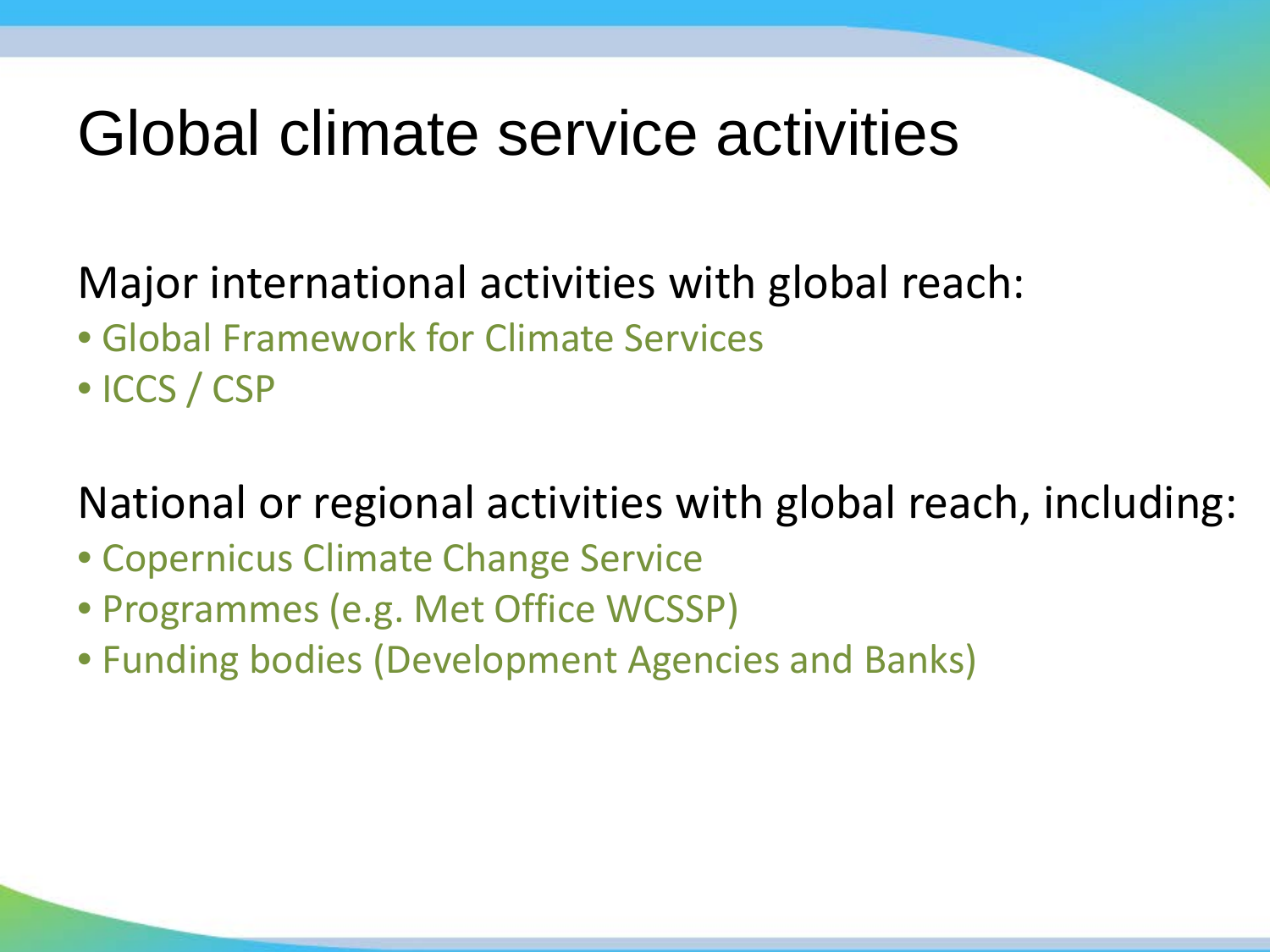## The ICCS journey from NYC to CT and beyond

- ICCS1 in 2011 led to the creation of the informal CSP
- GFCS formally got underway in 2012
- Regional European 'CSP' underway Climateurope
	- Are there others? (Africa session P2?)
- Growing engagement between climate service providers and end users (several sessions, e.g. S1-S4)
- Growing demand for climate services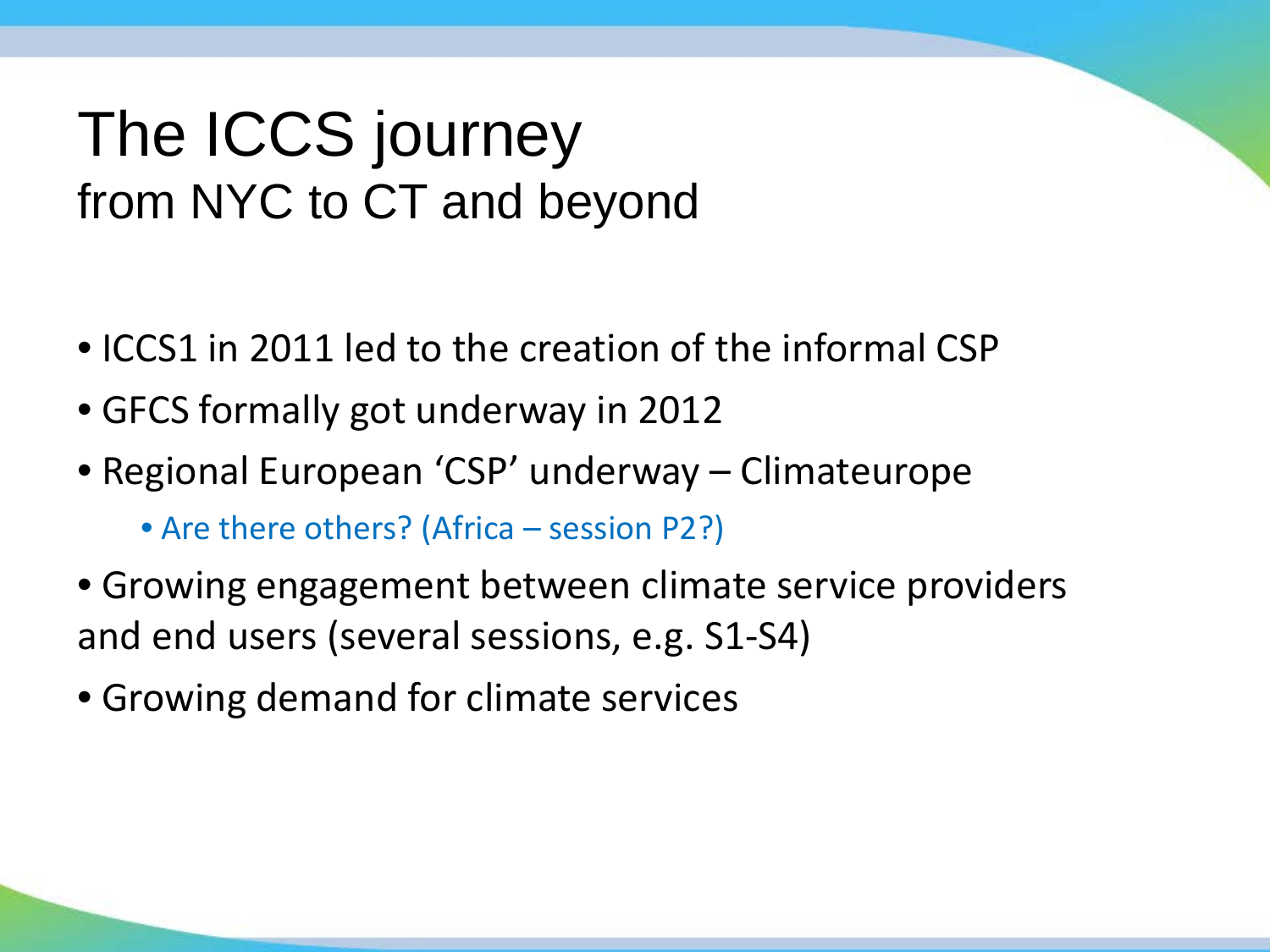

## My ICCS talk in 2011:

Why have a Climate Service? Drivers

- Supporting decision making adaptation, building resilience, mitigation options
	- Reflected in customer requirements, GFCS, climate service feedback, consultancy demand, etc.
- Increasing focus:
	- near-term (seasons-years) climate predictions
	- regional and local scales
- Characteristics of hazardous weather
- Impacts on society
- Rapidly growing demand for climate information, data and advice

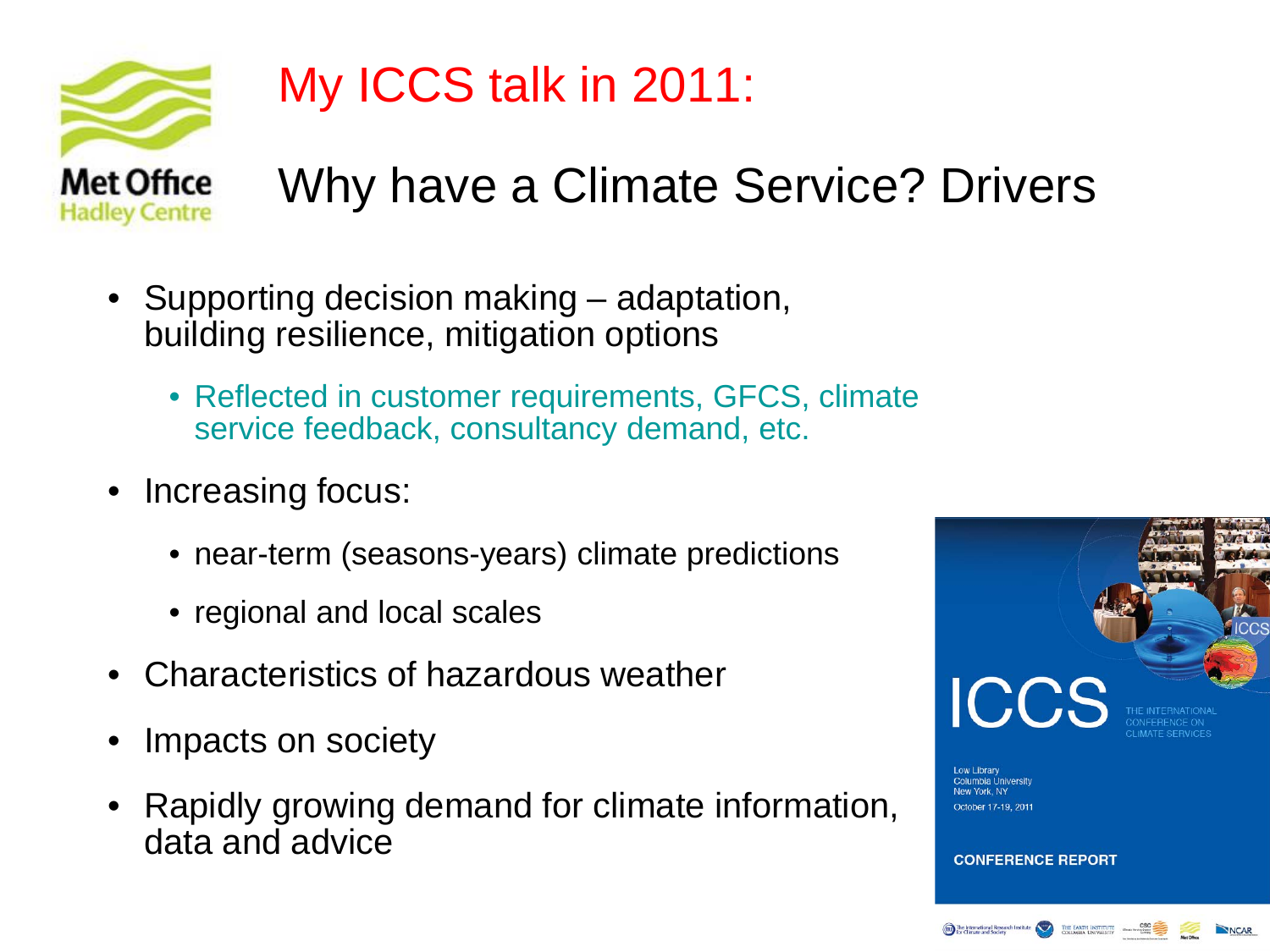



UN World Conference on Disaster Risk Reduction 2015 Sendai Japan



# 2015: A Landmark Year

- Over 190 countries signed up to reduce emissions, with the target to stay within a  $2^{0}C$ world.
- 15-year agreement for the substantial reduction of disaster risk and losses in lives, livelihoods and health.
- 2030 agenda with 17 goals to end poverty and hunger, improve health and education, making cities more sustainable, combating climate change, and protecting oceans and forests.

**Understanding and Quantifying Climate Risk is** 

#### **at the Core of these Actions**

www.metoffice.gov.uk

Slide courtesy of Julia Slingo from ECOMS Conference, Exeter, 2016

© Crown copyright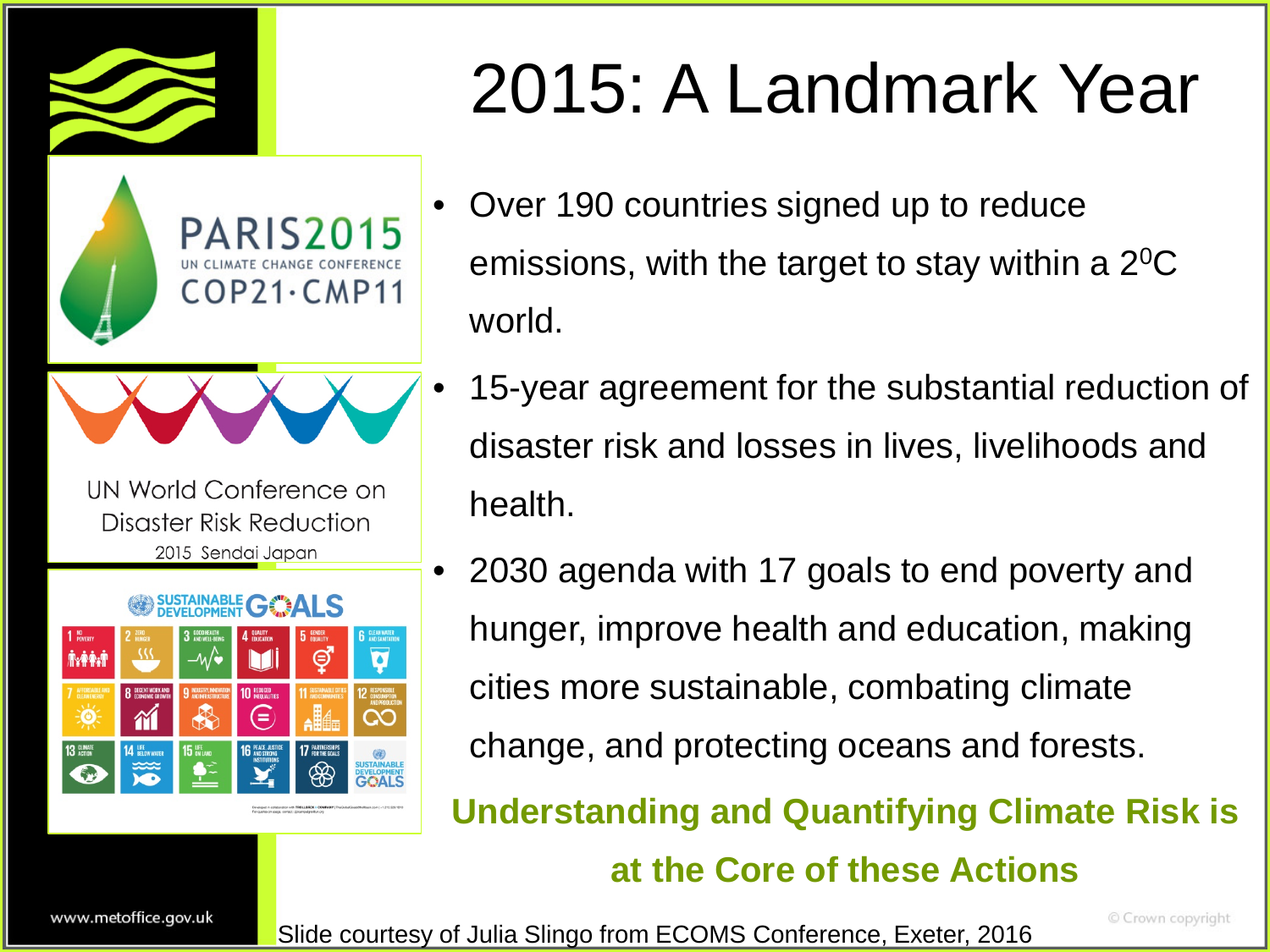## Post COP-21 Science

- COP-21: A major political achievement, based in large part on the knowledge provided by the scientific community.
- A major success for *our* scientific community

After decades of active investigations (e.g., WCRP) and the efforts to communicate the findings (e.g., IPCC):

- 1. The science is now *widely accepted*: All key nations accept the concept of human-induced climate change, even if some large uncertainties remain.
- 2. The focus of the research must *evolve* from "making the case" for "greenhouse warming" to the development and dissemination of regional information needed to minimize risks and to build resilience.

Slide from Guy Brasseur, ECOMS Conference, Exeter, 2016